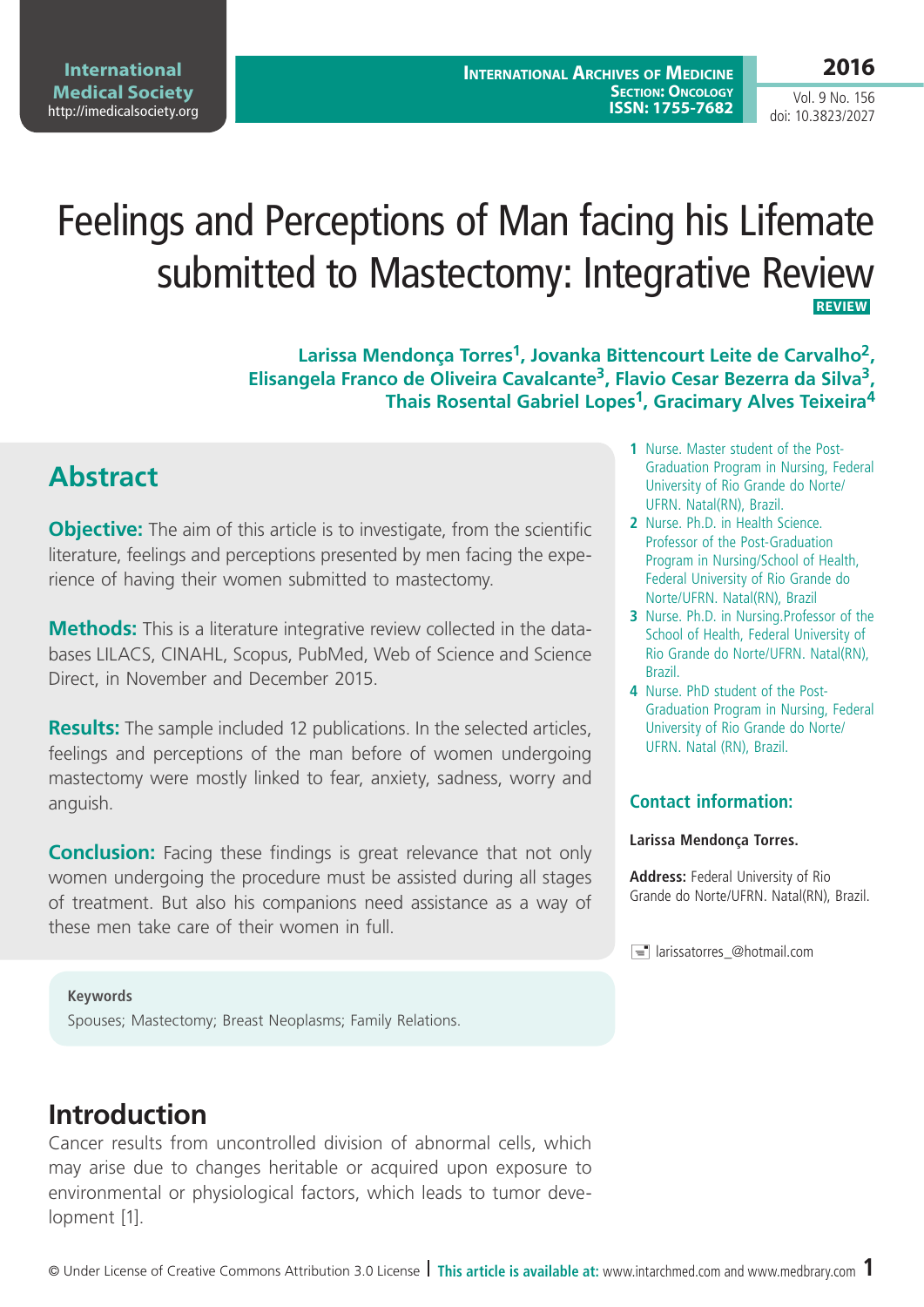According to the World Health Organization (WHO), it is expected over 1,050,000 new cases of breast cancer worldwide and is a leading cause of death among women. Brazil is one of the countries with a higher incidence of breast cancer worldwide, about 48,930 new cases of breast cancer are reported annually, and it is estimated that there are about 11,860 deaths from this cause. For Instituto Nacional de Câncer (INCA) the estimate for the year 2016 is 57,960 new cases in Brazil, of these, 11,190 will occur in the Northeast and 720 in Rio Grande do Norte. According to the Health Ministry, breast cancer is a leading cause of death in women in the country, constituting a serious problem for the national public health [2, 3, 4].

The cancer is a treatable disease with expectations of cure, especially when the diagnosis is early. However this disease remains loaded with stigmas, mysteries and uncertainties. Because of this comes a series of difficulties that can overcome the physical pain and reaching implications for the social and emotional life. After confirming the diagnosis, treatment and the fact of living with cancer causes changes in the way of seeing the world. In the case of women with breast cancer, they experience various concepts, prejudices, changes in self-esteem and in restructuring their body image [5, 6].

Women affected by breast cancer may suffer emotional impact that affects not only them but also people who are nearby. Thus the family, as the main support, contributes to better deal with the changes caused by this disease. Among changes the partial or radical mastectomy is a treatment used in advanced cases of breast cancer considered prevention for the wrong disease. Besides, mastectomy may cause mutilation of self-image. This contributes to physical and emotional remoteness of these women to their companions. From this situation raise barriers in interpersonal relations of spouses, whereas women often feel physically maimed and unable to satisfy your partner [7].

According to the literature companions also are impacted with the disease of women, showing various feelings, similarly as women. Changes in routine these men after the procedure imply insecurity and discomfort. This is because the companions become caregivers of women and children. In addition, men have to provide support in the activities of home and let the activities developed in the background. Because men come to take over the activities that were of their women, which may cause a series of psychological conflicts [8].

Thus, the study aimed to: Identify, from the scientific literature, the feelings and perceptions of men before Experience of having their women submitted to mastectomy.

Interest in this study occurred by considering of great value to nursing, since when approaching these realities. Because knowing the feelings and perceptions of men, can subsidize nursing to use strategies to guide necessary actions and assist men in coping in this delicate moment.

## **Methods**

This is a bibliographic research, in the modality of integrative review. This type of review gathers and synthesizes results of previous researches about a defined topic or issue in a systematic way. This contributes to the deepening of knowledge about a particular area [9]. Integrative review was conducted in five steps: identification of guiding research question, search the literature in databases, evaluation of the documents concerning methodological accuracy, data analysis and presentation of results. Integrative review also allows synthesis of multiple published studies, makes it feasible to understand the state of art of theme of interest and enhances pre-existing knowledge [10].

In order to perform search and analysis of results of investigated literature, following question was launched: what feelings and perceptions presented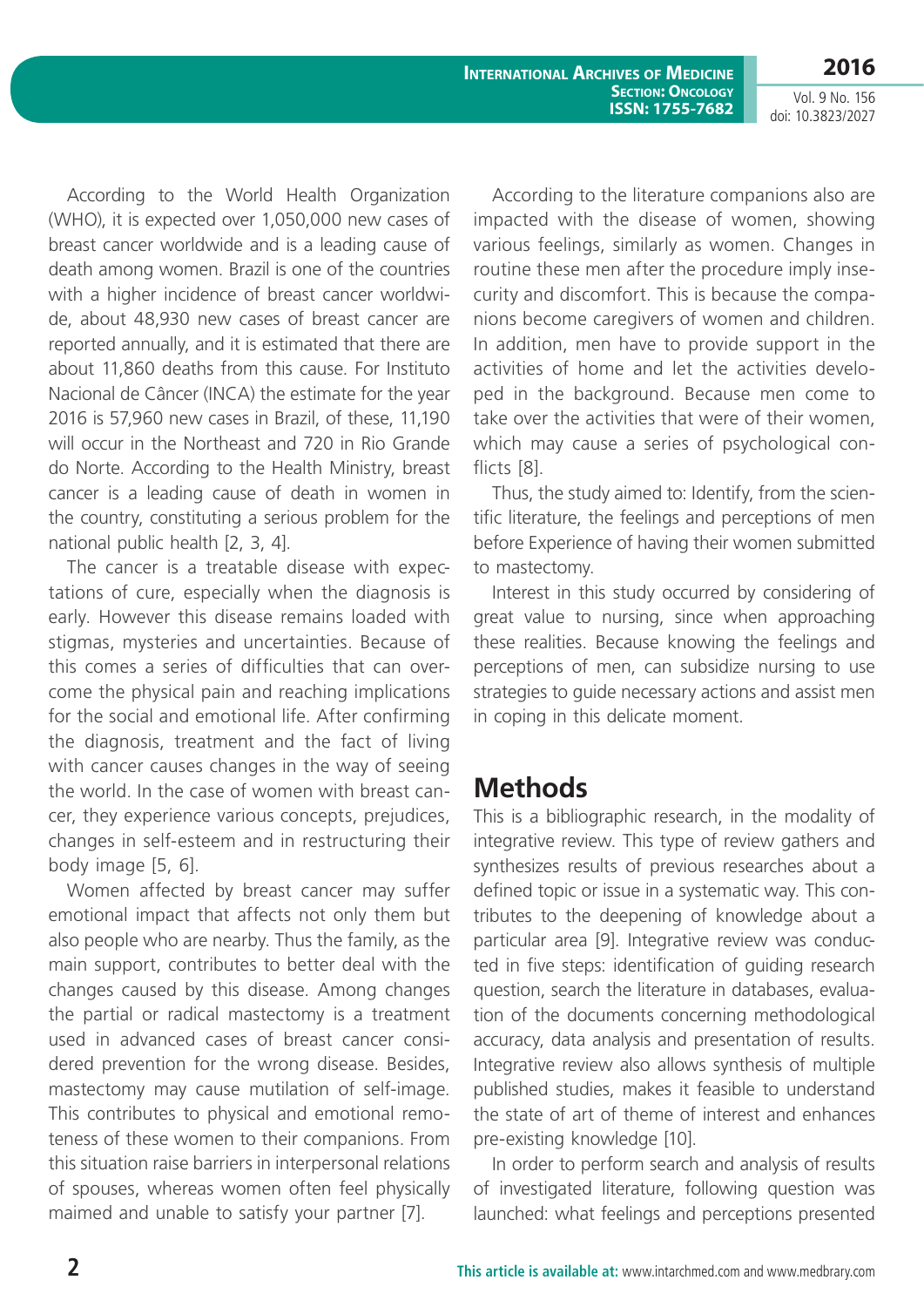by men facing experience of having their women submitted to mastectomy?

Then the selection of studies was conducted by two researchers in November and December 2015. For this it was used six databases accessed at the Universidade Federal do Rio Grande do Norte (UFRN): Latin American and Caribbean Center on Health Sciences (LILACS); Cumulative Index to Nursing and Allied Health (CINAHL); Scopus; PubMed; Web of Science and Science Direct.

Descriptors chosen from consulting the Descriptors in Health Sciences (DeCS, BIREME) and Medical Subject Headings (MeSH) were as follows: Spouses (1#); Mastectomy (2#); Breast Neoplasms (3#); Family relations (4#). It is noteworthy that four distinct intersections occurred using controlled descriptors and Boolean operator "and". Crosses were performed as follows: "1#" and "2#", resulting in 85 articles; "1#" and "3#", having been found 364 articles; "2#" and "4#", resulting in 88 articles; and "3#" and "# 4", resulting 527 articles, as shown in **Table 1**.

After this initial step it was proceeded reading titles and abstracts, applying the following inclusion criteria: full papers available by accessing electronic portal CAPES available UFRN; articles that answer the main question of the study. It will be pertinent to point out that to develop integrative review did not choose to use time frame. It is justified this choice because there are few publications concerning the theme of this study. Thus, the article could have been published in any year and in any language Note also that there were articles excluded by the following exclusion criteria: studies in editorial format, letter to the editor, abstracts, review and expert opinion.

The studies were selected based on three procedures: Title analysis, summary analysis and detailed analysis of full article. Articles containing no titles related to the subject were excluded from second part of the analysis. Articles containing no adequate summaries on aim of this study were excluded from

| <b>Database</b>            | <b>Articles</b><br><b>selected</b><br>"1#" and<br>"2" | <b>Articles</b><br>selected<br>"1#" and<br>"3#" | <b>Articles</b><br>selected<br>"2#" and "3#" and<br>"4#" | <b>Articles</b><br>selected<br>"4#" |  |  |  |
|----------------------------|-------------------------------------------------------|-------------------------------------------------|----------------------------------------------------------|-------------------------------------|--|--|--|
| Scopus                     | 5                                                     | ∩                                               | ∩                                                        | $\mathcal{P}$                       |  |  |  |
| PubMed                     | $\left( \right)$                                      |                                                 | $\cap$                                                   | ∩<br>∩<br>Λ                         |  |  |  |
| <b>LILACS</b>              | ∩                                                     |                                                 | ∩                                                        |                                     |  |  |  |
| Science Direct             | Ω                                                     | Ω                                               | Ω                                                        |                                     |  |  |  |
| <b>CINAHL</b>              | Ω                                                     |                                                 | Λ                                                        | Λ                                   |  |  |  |
| Web of Science             | 1                                                     | ∩                                               |                                                          | ∩                                   |  |  |  |
| Total                      | 6                                                     | $\mathcal{B}$                                   |                                                          | $\overline{2}$                      |  |  |  |
| <b>Font:</b> Research data |                                                       |                                                 |                                                          |                                     |  |  |  |

**Table 1.** Results from searches on each database.

**Table 2.** Results from selections in each database after using inclusion and exclusion criteria.

| <b>Database</b>            | <b>Articles</b><br><b>selected</b><br>"1#" and<br>"2#" | <b>Articles</b><br>selected<br>"3#" | <b>Articles</b><br>selected<br>"1#" and "2#" and<br>"4#" | <b>Articles</b><br>selected<br>$"3#"$ and<br>"4#" |  |  |  |
|----------------------------|--------------------------------------------------------|-------------------------------------|----------------------------------------------------------|---------------------------------------------------|--|--|--|
| Scopus                     | 5                                                      |                                     | $\cap$                                                   | $\mathcal{P}$                                     |  |  |  |
| PubMed                     | $\left( \right)$                                       |                                     | $\cap$                                                   |                                                   |  |  |  |
| <b>LILACS</b>              | ∩                                                      |                                     | ∩                                                        | ∩<br>Λ<br>∩                                       |  |  |  |
| Science Direct             | ∩                                                      |                                     | ∩                                                        |                                                   |  |  |  |
| <b>CINAHL</b>              |                                                        | 1                                   | ∩                                                        |                                                   |  |  |  |
| Web of Science             |                                                        | ∩                                   | 1                                                        | ∩                                                 |  |  |  |
| Total                      | 6                                                      | 3                                   |                                                          | $\mathcal{P}$                                     |  |  |  |
| <b>Font:</b> Research data |                                                        |                                     |                                                          |                                                   |  |  |  |

third part of analysis. So, this last phase dismissed or has selected article for developing this publication.

After use of eligibility criteria and selection by title and abstract it was resulted in 85 studies. Of these 85 studies, 32 were duplicate articles and for this reason have been used only once. The selection criteria, which duplicated article would be considered, was based on the first database searched in which this one article has been read. This reduced the number of articles found for amount of 53 studies. After reading these 53 scientific publications in full, 41 researches were excluded. Thus in total 12 articles were included in this integrative review. **Table 2** presents the results of selected studies described from intersections second database.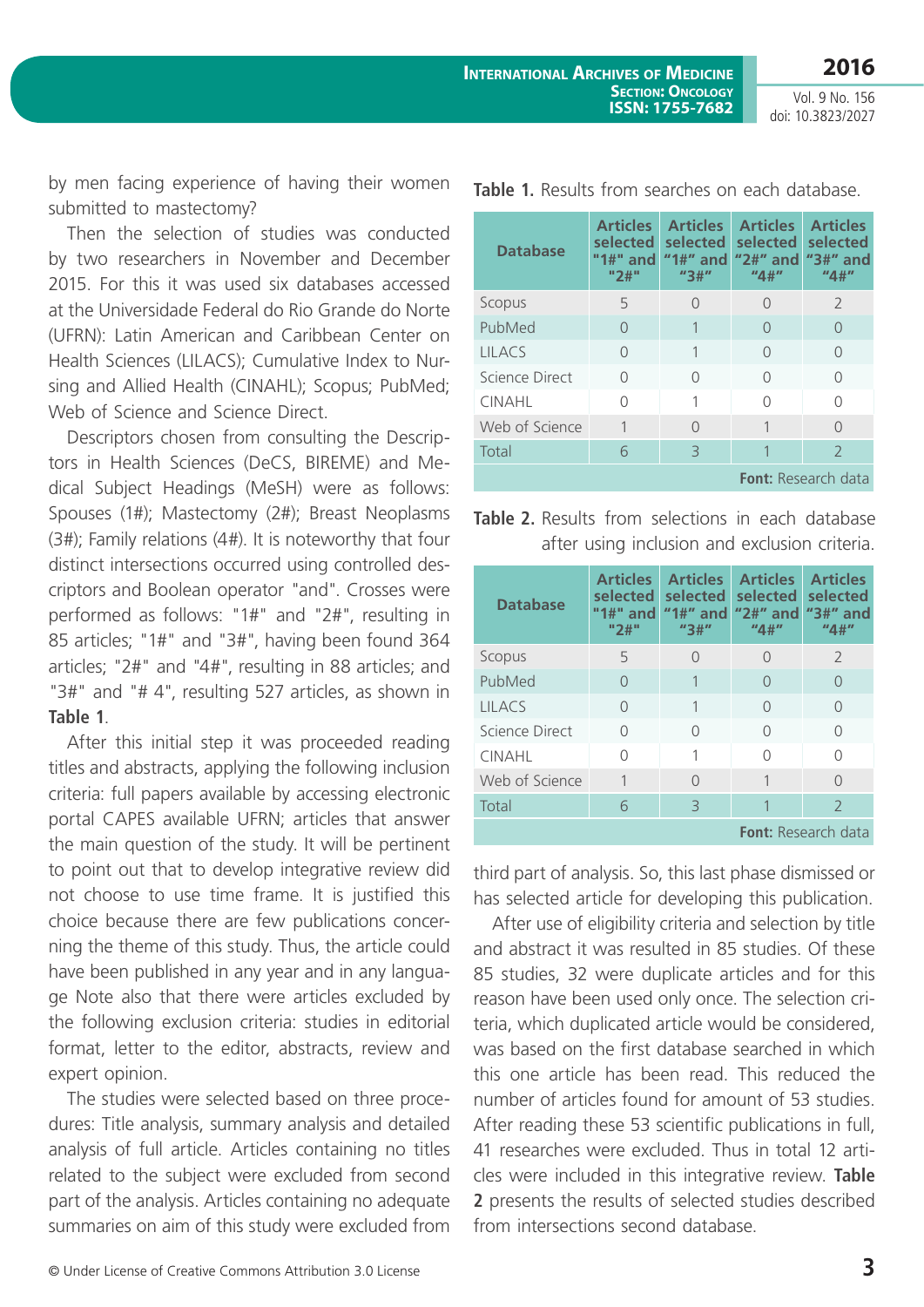**2016** Vol. 9 No. 156

doi: 10.3823/2027

The selected articles were organized in the form of composite frame by the following variables: identification of the article; authors; title of the article; year of publication; methodological design; level of evidence; and study site.

### **Results**

Using the analysis of selected articles, **Table 3** presents the final composition of the integrative review. It is observed prevalence in evidence level IV which is considered low [11], corresponding to the methods of observational and descriptive studies. Furthermore, only three studies were conducted in

| ID                   | <b>Author</b>                                                                      | <b>Title</b>                                                                                                                                                  | <b>Year</b> | <b>Methodological</b><br><b>Design</b> | <b>Level of</b><br><b>Evidence</b>    | <b>Study</b><br><b>Site</b> |  |
|----------------------|------------------------------------------------------------------------------------|---------------------------------------------------------------------------------------------------------------------------------------------------------------|-------------|----------------------------------------|---------------------------------------|-----------------------------|--|
|                      | A [12] Tavares, JSC; Trad, LAB.                                                    | Coping With Breast Cancer: A Case<br>Study On Families Of Mastectomized<br>Women                                                                              | 2010        | Qualitative<br>descriptive study       | $\mathsf{IV}$                         | <b>Brazil</b>               |  |
| B[8]                 | Silva, TBC; Santos MCL;<br>Almeida AM; Fernandes<br>AFC.                           | The Perception Of Mastectomized<br>Women'S Partners Regarding Life After<br>Surgery                                                                           | 2010.       | Qualitative<br>descriptive study       | $\mathsf{IV}$                         | <b>Brazil</b>               |  |
|                      | C [13] Cecilio, SG; Sales JB;<br>Pereira NPA; Maia LLQGN. History Of Breast Cancer | The Partner Vision Of The Women With 2013.                                                                                                                    |             | Qualitative<br>descriptive study       | $\mathsf{IV}$                         | <b>Brazil</b>               |  |
| D[14]                | Omne-Pontén M;<br>Sjödén PO; Burns T.                                              | Psychosocial Adjustment Among<br>Holmberg L; Bergström R; Husbands Of Women Treated For<br>Breast Cancer; Mastectomy Vs. Breast-<br><b>Conserving Surgery</b> | 1993.       | Qualitative<br>descriptive study       | $\mathsf{IV}$                         | United<br><b>States</b>     |  |
| E[15]                | Belcher, AJ; Laurenceau<br>JP; Graber EC; Cohen LH;<br>Dasch KB; Siegel SD.        | Daily Support In Couples Coping With<br>Early Stage Breast Cancer: Maintaining<br>Intimacy During Adversity                                                   | 2011.       | Qualitative<br>descriptive study       | $\mathsf{IV}$                         | United<br><b>States</b>     |  |
| F[16]                | Dorval, M; Guay S;<br>Mondor M; Mâsse B;<br>Falardeau M; Robidoux A.               | Couples Who Get Closer After Breast<br>Cancer: Frequency And Predictors In A<br>Prospective Investigation                                                     | 2005        | Prospective study                      | $\mathbb{I}$                          | Canada                      |  |
|                      | G [17] Yeo, W; Kwan WH; Teo<br>PM; Nip S; Wong E; Hin<br>LY. et al.                | Psychosocial Impact Of Breast Cancer<br>Surgeries In Chinese Patients And Their<br>Spouses                                                                    | 2004        | Qualitative<br>descriptive study       | $\mathsf{IV}$                         | China                       |  |
| H [18]               | Manne, S; Sherman M;<br>Ross S; Ostroff J; Heyman<br>RE; Fox K.                    | Couples' Support-Related<br>Communication, Psychological Distress,<br>And Relationship Satisfaction Among<br>Women With Early Stage Breast<br>Cancerre        | 2004.       | Qualitative<br>descriptive study       | $\mathsf{IV}$                         | United<br><b>States</b>     |  |
| $\lfloor 19 \rfloor$ | Manne, S; Ostroff<br>JS; Norton TR; Fox K;<br>Goldstein L; Grana G.                | Cancer-Related Relationship<br>Communication In Couples Coping<br>With Early Stage Breast Cancer                                                              | 2006        | Longitudinal study                     | $\begin{array}{c} \hline \end{array}$ | United<br><b>States</b>     |  |
| J[20]                | Manne, S; Kashy DA;<br>Siegel S; Myers VS;<br>Heckman C; Ryan D.                   | Unsupportive Partner Behaviors, Social-<br>Cognitive Processing, And Psychological<br>Outcomes In Couples Coping With<br>Early Stage Breast Cancer            | 2014        | Longitudinal study                     | $\  \ $                               | United<br><b>States</b>     |  |
|                      | K [21] Zahlis, EH; Shands, ME.                                                     | The Impact Of Breast Cancer On The<br>Partner 18 Months After Diagnosis                                                                                       | 1993        | Longitudinal study                     | $\vert\vert\vert$                     | United<br><b>States</b>     |  |
|                      | L [22] Sheppard, LA; Ely, S.                                                       | <b>Breast Cancer And Sexuality</b>                                                                                                                            | 2008        | Qualitative<br>descriptive study       | IV                                    | Australia                   |  |
|                      | Font: Research data                                                                |                                                                                                                                                               |             |                                        |                                       |                             |  |

**Table 1.** Results from searches on each database.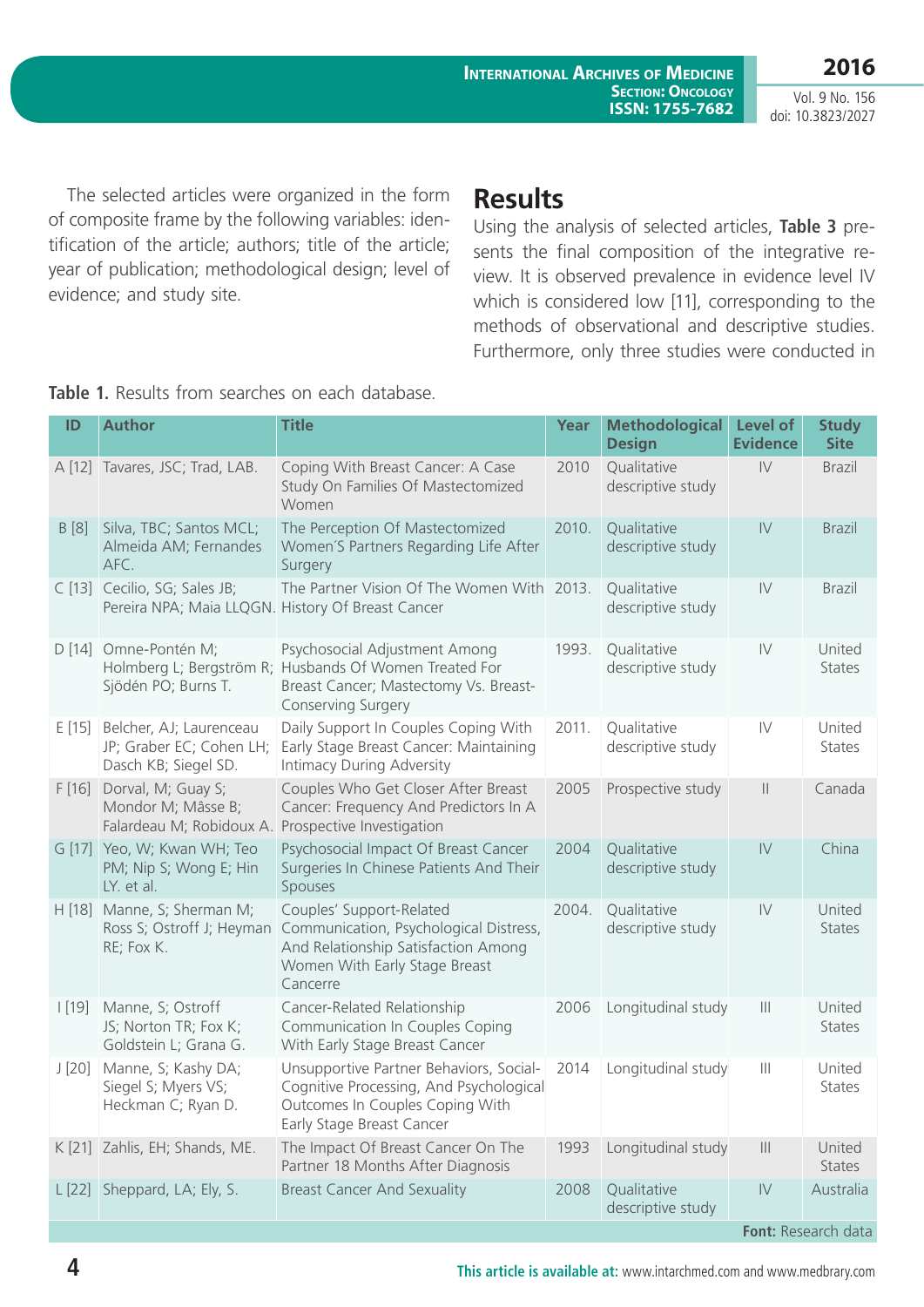Brazil, six in the United States, one in China, one in Australia and one in Canada, where there is the importance of the theme approach through scientific papers.

Based on the analysis and categorization of studies listed some experienced feelings and perceptions they stood out. Furthermore, it was noted that there were variations of feelings into these men were involved, resulting from mastectomy their women.

# **Discussion**

When discussing the feelings and perceptions of man before his lifemate submitted a mastectomy, it is important to conceptualize the term "companion" as that one who or that which: " follows; makes the company; lives in the same home; is member of a couple relative to the other; walks together; is always connected to other" [23].

Moreover, although it is considered that historically care has been represented in figure woman. However, this woman hopes an unconditional support from the person she chose to share life, especially in times of illness considered serious. Thus, from the results found in integrative review conducted this study, it will be discussed feelings and perceptions experienced by men who share these moments together their women.

#### **Companion keeping unshaken facing his lifemate submitted to mastectomy**

Regarding to the category "keeping unshaken," it is worth noting that man denies things he is feeling in order to spare his mate. This fact was named inhibition of shares [12]. The companions avoid interacting with your partner with disagreements, conversations about cancer, about death because they consider harmful to it.

Moreover, they feel the need to show their lifemate that they are always cheerful, confident. In fact they hide reality, which is often of fatigue and discouragement. Thus, it is seen that it eventually

affects the mental health of companions who do not have a moment to blow off steam or express real emotions and allow themselves to feel what is really going on [24].

Is worth emphasizing that men do not always have a proper structure to experience all the situations that illness of his wife and the care she requires. Thus they develop various psychological and behavioral reactions. Thereby, there is the need for nursing staff working with these men as companion subjects such as: process of death, the caregiver, living with their own emotions, good communication. This is based on the quest of supplying the needs presented by them [25].

In the same category is found, through consulted studies, fellow option for misinformation. Husband avoid going to inquiries of his wife and part of the hospital routine of woman and he prefer to await her at home for fear of "knowing too much" [8].

 Another point highlighted in several studies is the acceptance and coping with the disease by fellow that addresses the situation primarily through faith and patience. The attachment to religion in times of trouble is common in society. This practice brings sense of hope, strength and serves as protection to feelings of sadness and depression [8,12,13].

According to studies, men cling to faith as a way to gain strength to overcome obstacles. This strategy helps to calm and patience of men in perspective they expect the future, causing the partner believe that everything is already outlined according the will of God [8,12,13].

#### **Companion demonstrating feelings facing his lifemate submitted to mastectomy**

In the second category established called "variation feelings", it is observed that the companions react to the mastectomy of their women in various ways, and may have alternate feelings in the process.

Because of the mastectomy be an impactful treatment to physical and mental health of those involved, the reactions facing this process are variants.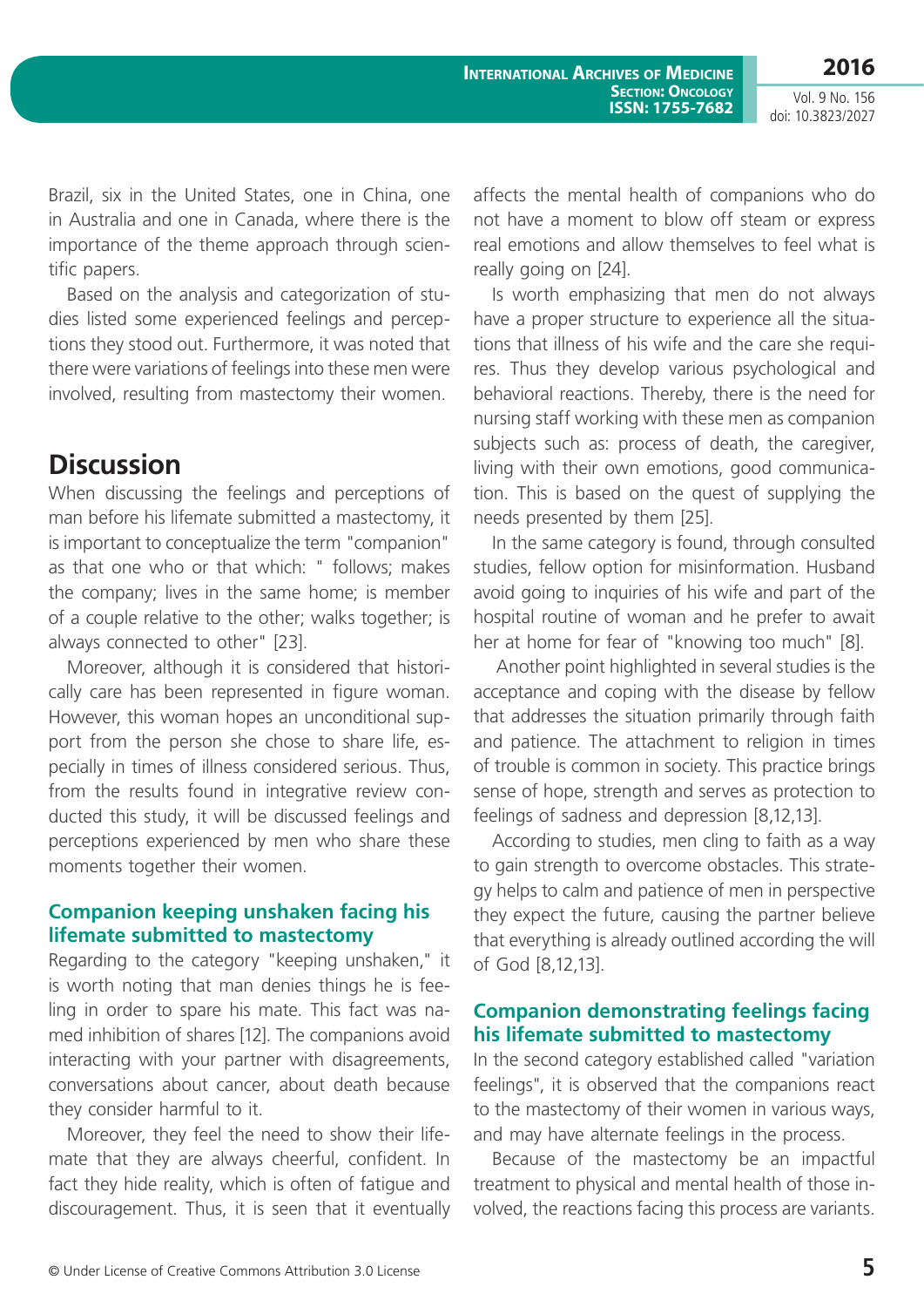**International Archives of Medicine SECTION: ONCOLOGY ISSN: 1755-7682** **2016**

Vol. 9 No. 156 doi: 10.3823/2027

Findings indicate how most apparent in studies the following reactions: worry, fear, anguish/anxiety. It is noted that all of these are related to the future be in doubt: of woman know if the situation will be well accepted by her companion; of man concerning the proper recovery and how to care for your partner; of both about disease recurrence; of both on the performance of activities of the home. Sadness mentioned in the studies occurs as a way companion stand in solidarity to his woman.

Besides the explained above, in the same category appeared the encouragement of the husband to the wife, in several studies. In these studies it was realized the prevalence of stigma of the disease, lack of information and adaptation in learning how to deal with the mastectomy. Nevertheless, husbands are strong motivators for women to follow firm in treatment. In this encouraging companions encourage women and also follow medical guidelines, seeking to strengthen in hopes of improvement and possible cure. [8]

#### **Companion in relationship with his lifemate after her mastectomy**

The last category nominated "conjugal relationship" is influenced by feelings and perceptions that are the basis for the adaptation of the couple throughout treatment. It is noticed that most studies brings the perception of companion that the intimacy of the couple was not modified after mastectomy. These studies also show that the change in couple's relationship, when it happened, it was for the better. Somehow, strengthening the bond and establishing communication between the couple [13,14,15,16]. Despite this finding it was possible to perceive the idea that after mastectomy woman stops being attractive. Thus, this fact becomes one of the causes for the loss of the marital relationship [17,21,22].

There is a dichotomy in the findings. Despite the mastectomy to make the woman feel uncomfortable, embarrassed, the companion shows loving, affectionate, worried about making a woman feel

good. Moreover the man shows that fact that she is experiencing that treatment does not prevent a couple from having a good relationship. On the other hand, a few companions do not deal with the situation that way. This kind of man turns away from his woman and left her helpless and may cause separation or even extramarital relationships [26].

Literature presents the need of those who live with a sick person with cancer to be understood, supported and helped, either by family and friends or by professionals involved in the care. The explanations provided help guide on how to proceed facing the experienced situation, treatment, and decreases in adversity inherent in this condition [27,28,29].

It is believed that men are dispensers of greater support to women, resulting in a better adaptation to the disease. Because the companion constantly experiences the suffering and difficulties of women, he presents mixed feelings and doubts. For this situation it is necessary to include him as care object in process [25].

In another study it is found that receive prior guidance on what may occur during treatment alleviates the psychological impact. Moreover, if the companion shares with others the experience of fighting the disease it may contribute to make him feel supported and find new meanings to the situation experience [30].

Therefore, the dimensions worked in the three categories of this study previously presented demonstrate that man presents different feelings and perceptions have experienced the moment for his lifemate. Moreover, the man really shows his willingness to assume the caregiver companion paper. However is necessary to the support from the professionals involved to contribute to the safety of companion to take your caring role.

### **Conclusions**

According to the findings, it is clear that breast cancer is a very dreaded disease and there are still many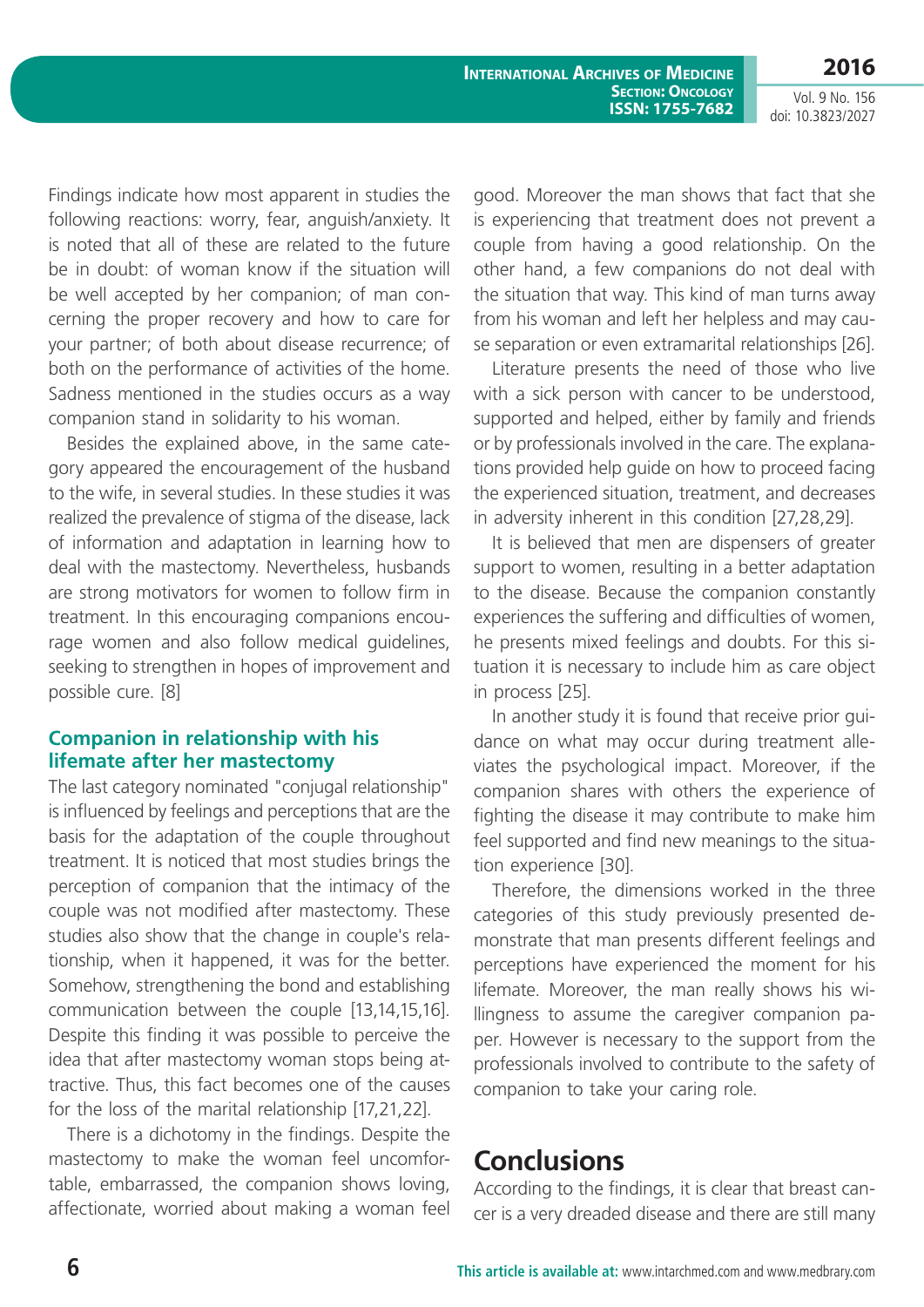**2016**

stigmas related to it. When it comes these stigmas mastectomy tend to increase. So, given this reality is observed need of support for companions women submitted to mastectomy.

As previously mentioned the companions are the support and support their women. Even though feelings and perceptions of fear, pessimism, misinformation, anguish, shock, insecurity are experienced by men. Thus, it is necessary to include companions in the care from the perspective that men receive information about: disease, treatment and sexual relationship. Regarding the latter item, this is based on findings that reveal often mastectomy becomes an obstacle to sexuality.

Faced with this situation, it is necessary for health staff to establish a peaceful and opening relationship with women and his companions. From this approachit will be possible to promote guidelines in the perspective of to minimize doubts, strengthen linkages and provide psychosocial support. It intends to minimize unnecessary suffering and strengthen the people involved in coping with the disease.

Therefore, it is essential to approach this theme in the context of research. Upon further investigation will increase in the publication of studies that could support the care to be offered from the experience of these men.

### **abbreviations**

WHO: World Health Organization

INCA: Instituto Nacional de Câncer

UFRN: Universidade Federal do Rio Grande do Norte LILACS: Latin American and Caribbean Center on Health Sciences

CINAHL: Cumulative Index to Nursing and Allied Health

DeCS: Descriptors in Health Sciences MeSH: Medical Subject Headings

### **References**

- **1.** Brasil, Ministério da Saúde. Atlas On-line de Mortalidade. Rio de Janeiro: INCA, 2015.
- **2.** Duarte TP, Andrade AN. Enfrentando a Mastectomia: Análise dos relatos de mulheres mastectomizadas sobre questões ligadas a sexualidade, Estudos de Psicologia. 2003; 8(1):155-63.
- **3.** INCA. Estimativa 2016: Incidência de Câncer no Brasil. Coordenação de Prevenção e Vigilância. Rio de Janeiro: INCA, 2015.
- **4.** Brasil. Ministério da Saúde. Controle do câncer de Mama. Rio de Janeiro: INCA, 2009.
- **5.** Sales, C.A; Santos, G.M; Santos, J.A; Marcon, S.S. O impacto do diagnóstico do câncer infantil no ambiente familiar e o cuidado recebido. Revista Eletrônica de Enfermagem. 2012; 14(4):841-9.
- **6.** Albarello R, Laber ACF, Dalegrave D, Franciscatto LHG, Argenta C. Percepções e enfrentamentos de mulheres que vivenciaram diagnóstico de câncer de mama. Revista de Enfermagem. 2012; 8(8):31-41.
- **7.** Lago EA, Andrade NKS, Nery IS, Avelino FVSD. Sentimento de mulheres mastectomizadas acerca da autoimagem e alterações na vida diária. Ciência & Saúde. 2015; 8(1):15-18.
- **8.** Silva TBC, Santos MCL, Almeida AM, Fernandes AFC. The Perception Of Mastectomized Women´S Partners Regarding Life After Surgery. Rev. Esc Enferm Usp, 2010; 44(1):113-119.
- **9.** Whittemore R, Knafl K. The integrative review: update methodology. J Adv Nurs. 2005; 52(5):546-53.
- **10.** Mendes KDS, Silveira RCCP, Galvão CM. Revisão integrativa: método de pesquisa para a incorporação de evidências na saúde e na enfermagem. Texto Contexto Enferm. 2008 Oct-Dec; 17(4):758-64
- **11.** Joanna Briggs Institute [Internet]. Austrália: Levels of Evidence. The University of Adelaide; 2013 [citado em 2016 mar 01]. Disponível em: <[http://joannabriggs.org/jbi-approach.](http://joannabriggs.org/jbi-approach.html#tabbed-nav=Levels-of-Evidence) [html#tabbed-nav=Levels-of-Evidence>](http://joannabriggs.org/jbi-approach.html#tabbed-nav=Levels-of-Evidence).
- **12.** Tavares, JSC; Trad, LAB. Coping With Breast Cancer: A Case Study On Families Of Mastectomized Women. Ciência & Saúde Coletiva. 2010; 15(Supl. 1):1349-58.
- **13.** Cecilio SG, Sales JB, Pereira NPA, Maia LLQGN. The Partner Vision Of The Women With History Of Breast Cancer. Rev Min Enferm. 2013; 17(1):23-31.
- **14.** Omne-Pontén M, Holmberg L, Bergström R, Sjödén PO, Burns T. Psychosocial Adjustment Among Husbands Of Women Treated For Breast Cancer; Mastectomy Vs. Breast-Conserving Surgery. Eur J Cancer. 1993; 29(10):1393-1397.
- **15.** Belcher AJ, Laurenceau JP, Graber EC, Cohen LH, Dasch KB, Siegel SD. Daily Support In Couples Coping With Early Stage Breast Cancer: Maintaining Intimacy During Adversity. Health Psychology, 2011; 30(6):665-73.